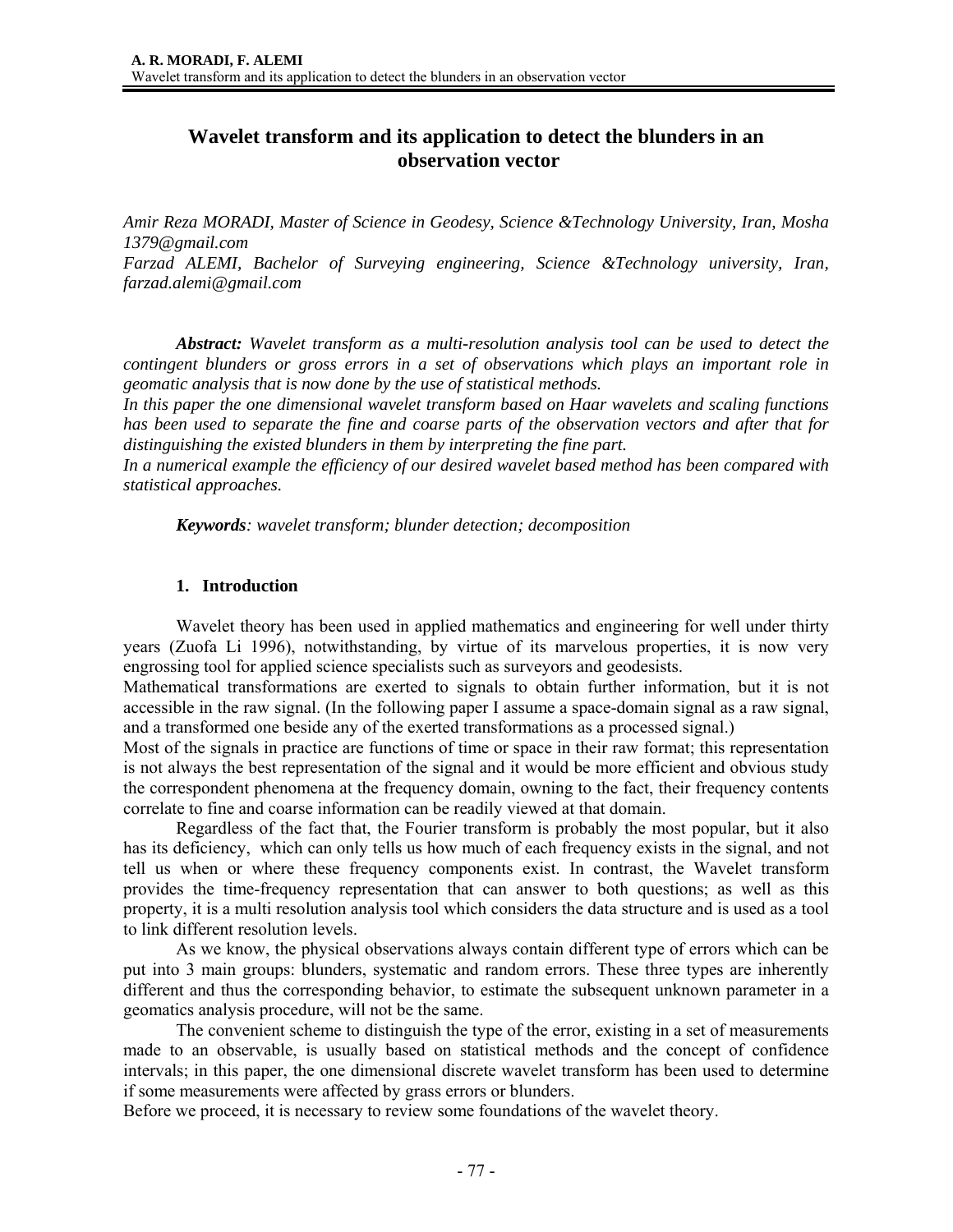#### **2. An Introduction to wavelet transforms**

According to our knowledge a wave is the representation of an oscillating function in the time or space domain, such as a sinusoidal wave. Similarly a wavelet can be defined as a small wave with restricted energy in time or space.

Fourier and wavelet transforms are both wave based analysis methods, In Fourier transform a signal is expanded through sinusoidal waves, but the expansion tool in wavelet transform are wavelets.

If a signal or function f (t) can be expanded to a linear combination of some real-valued functions  $(f(t) = \sum a_i \psi_i(t)$ , then analysis, representation and processing of that signal will be *i*

efficiently possible, and this is the base of spectral analysis.

If the set of expansion coefficients is unique, for a given function, the expansion functions will be known as a base for the space contains  $f(t)$ . This base will be orthonormal if:

$$
\langle \psi_k(t), \psi_l(t) \rangle = \int \psi_k(t) \psi_l(t) dt = \delta_{k,l} \tag{1}
$$

In such an orthonormal system, the expansion coefficients are computed through the following inner product:

$$
a_k = \langle f(t), \psi_k(t) \rangle = \int f(t) \psi_k(t) dt \tag{2}
$$

In a Fourier series, exponential functions are the orthogonal expansion functions; on the other hand, these functions, in a Tailor series, are non-orthogonal polynomials  $t^k$ .

Now, in comparison with two above series, the wavelet expansion of a function f(t), will be:

$$
f(t) = \sum_{k} \sum_{j} a_{j,k} \psi_{j,k}(t)
$$
 (3)

In the above series, the base functions, which can be orthogonal or not, are the wavelets and the expansion coefficients,  $a_{i,k}$  s, are known as the discrete wavelet transform of  $f(t)$  and named as an inverse discrete wavelet transform, the above summation reconstructs the original signal.

Being a mapping, DWP transforms a function to a set of two dimensional discrete coefficients and the reason for which the analysis of the transformed signal form both time and frequency points of views, will be possible, similar to a set of notes in a musical score which their position shows both time and frequency related to them.

One of the characteristics of the wavelet transform is the capability of designing the base functions (wavelets) in the transformation, according to the desired application and its properties; nevertheless, all of the wavelet systems have the same following specifications:

• All of the wavelets can be constructed by translating and scaling of a main producer function known as mother wavelet:

$$
\psi_{j,u}(t) = 2^{j/2} \psi(2^{j}t - k)
$$
 (4)

In the above formula,  $\psi(t)$  is the mother wavelet and indexes j and k are respectively the translation and scale parameters. Any changes in k, results in the position of the base function (wavelet) in the time-domain and as the same any alterations in j; alter the wavelet's width and the resolution of the extracted information.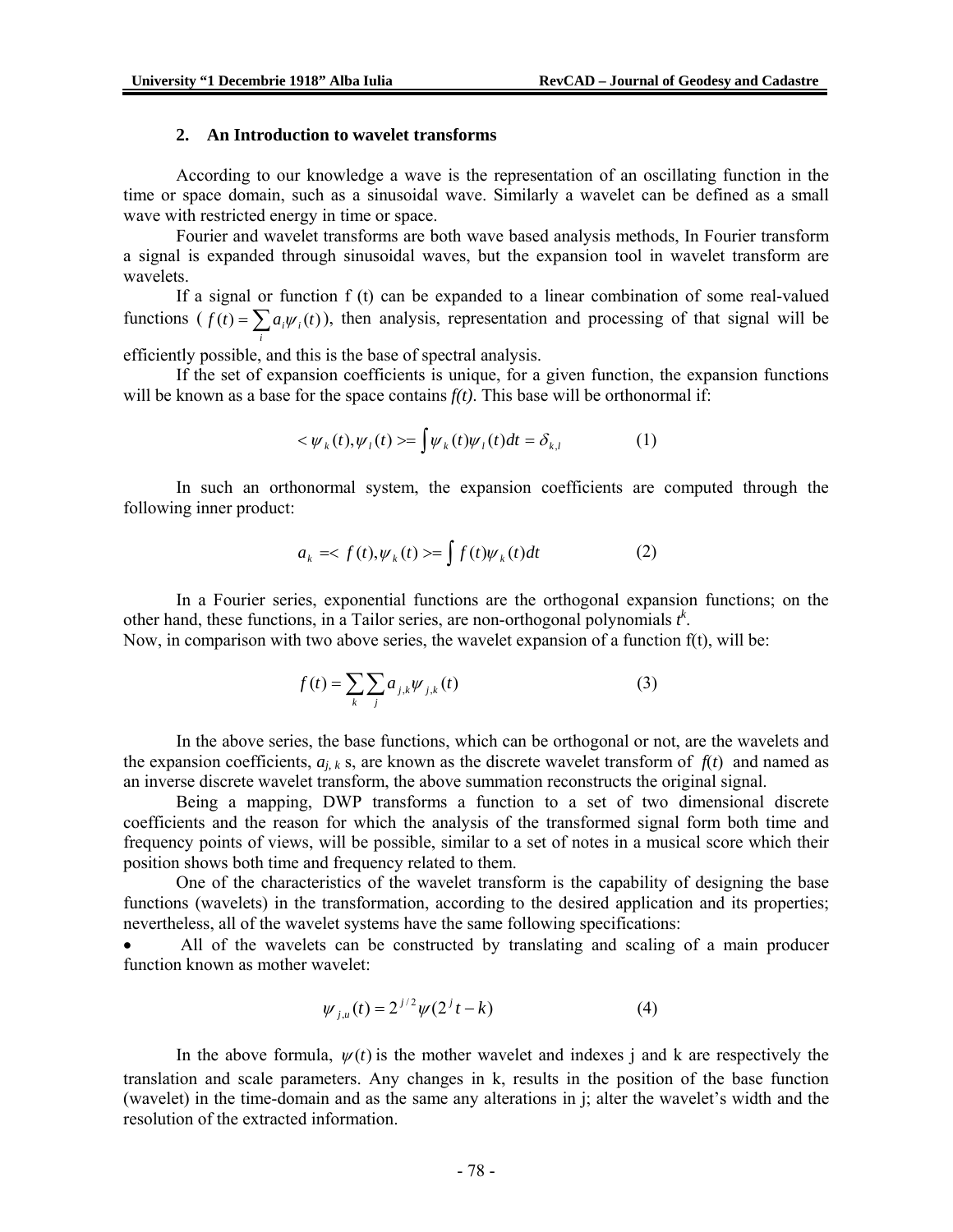A wavelet system has time and frequency localization simultaneously; hence, it differs between the analysis of stationary and non-stationary signals in the wavelet transform

#### **2.1 scaling and wavelet functions**

As we know in Taylor expansion of a function, the first term of the series reflects a coarse perspective of the function and the other terms, containing the differentiations of the function, shows the details of it such that the further differentiations corresponds to more details of the function expanded; similarly, this property can be obtained in the wavelet analysis through a special function known as scaling function, besides the wavelets.

The story starts with a base producer scaling function  $\varphi(t)$ ; by translating this function a set of bases  $\{\phi_k(t)\}\$  will be obtained:

$$
\varphi_{\kappa}(t) = \varphi(t - \kappa) \tag{5}
$$

These functions span a subset of  $L^2(R)$ :

$$
V_0 = \overline{span{\phi_k(t)\}}
$$
  

$$
\forall f(t) \in V_0, f(t) = \sum_{\kappa} a_{\kappa} \varphi_k(t)
$$
 (6)

In a more general case  $\varphi(t)$  can be dilated or stretched using a scaling parameter j, so we can reach the set  $\langle \varphi_{j,k}(t) = 2^{j/2} \varphi(2^{j} t - \kappa) \rangle$  spans  $V_j$ 

$$
V_j = \overline{span{\phi_{k,j}(t)}},
$$
  

$$
\forall f(t) \in V_j, f(t) = \sum_{k} a_k \phi_{j,k}(t)
$$
 (7)

(Note that the coefficient  $2^{j/2}$  in the above base function definition is due to gain functions with a constant norm.)

Providing that we construct the spaces  $V_i$  in a such manner, the scale parameter; j, will reflect the concept of resolution and the following relation exists:

$$
V_0 \subset V_1 \subset \ldots \subset L^2(R) \tag{8}
$$

In conclusion, a recursive equation, as the base of multi- resolution analysis reveals the relation between the scaling functions in V spaces:

$$
\phi(t) = \sqrt{2} \sum h(n)\phi(2t - n) \tag{9}
$$

In which the coefficients  $h(n)$ , are known as scaling coefficients.

Now, on condition we consider the orthogonal complement of  $V_i$  in  $V_{i+1}$  as  $W_i$ , and the wavelet function  $\psi_{i,k}$ , mentioned before, will span this space: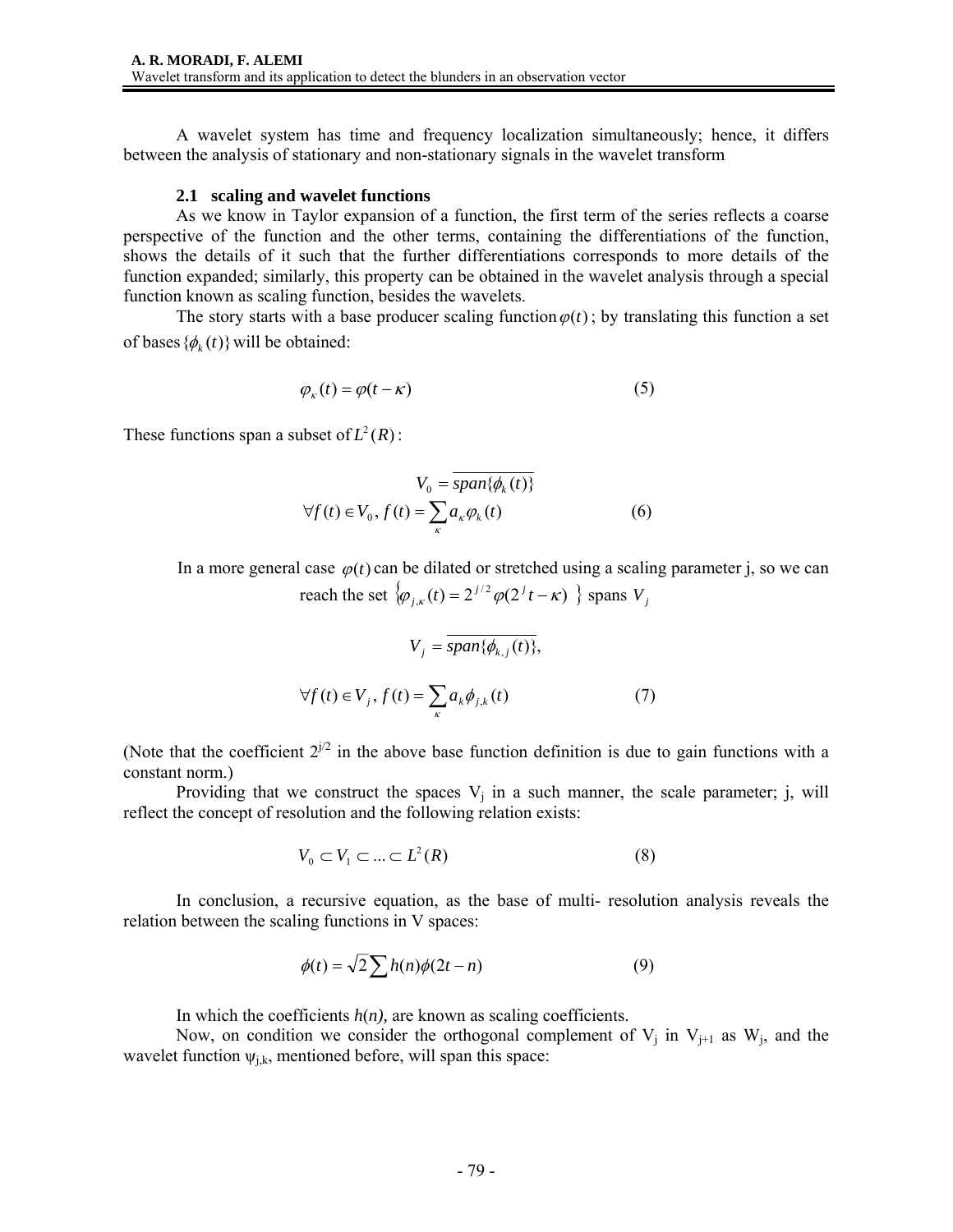$$
V_{j+1} = V_j \oplus W_j
$$
  
\n,  
\n
$$
V_0 \oplus W_0 \oplus W_1 \oplus \dots = L^2(R)
$$
  
\n(10)

Similar to the relation between the scaling's functions, the following expression exits for the wavelets by introducing a new set of coefficients, *g*(*n*) ,s are known as wavelet coefficients:

$$
\psi(t) = \sqrt{2} \sum g(n) \phi(2t - n) \tag{11}
$$

By the way, the expansion of any given function belongs to  $L^2(R)$ , base on both scaling and wavelet functions is possible:

$$
f(t) = \sum_{k=-\infty}^{+\infty} c_k \phi_k(t) + \sum_{j=0}^{+\infty} \sum_{k=-\infty}^{+\infty} d_{j,k} \psi_{j,k}(t)
$$
 (12)

In the last expression, the first part consists of the coarse information of the function and the details are reflected at the second part; such that the bigger *j*, s the more obtained details.

With an orthonormal base, the expansion coefficients are computed by using the following inner products:

$$
c_k = \langle f(t), \phi_k(t) \rangle,
$$
  
\n
$$
d_{j,k} = \langle f(t), \psi_{j,k}(t) \rangle
$$
\n(13)

The above coefficients are the discrete wavelet transform of *f,* and will being the last summation the inverse wavelet transforms reconstructs the original signal corresponding to the function  $f(t)$ .

#### **2.2 Wavelet transforms and filters**

Considering the recursive relations, mentioned before, it can be shown that:

$$
cj(k) = \sum_{m} h(m - 2k)c_{j+1}(m)
$$
 (14)

$$
dj(k) = \sum_{m} g(m - 2k)c_{j+1}(m)
$$
 (15)

And reversely:

$$
c_{j+1}(k) = \sum_{m} cj(m)h(k-2m) + \sum_{m} dj(m)g(k-2m) \quad (16)
$$

Now we can look at the wavelet transforms and its inverse as a filter which convolves a given sequence of a signal with some filtering coefficients and produces a new sequence in a different resolution; such that, if there exists a sequence of a function samples, these quantities will be corresponding to  $c_{i+1}$ , s at the highest resolution and the signal sequence at the lower resolution can be derived by a low- pass filtering with impulse h (n).

Meanwhile, the added details, wavelet coefficients, will be computed by using a high –pass filter with impulse g (n). This process is referred as the decomposition of the signal. Reversing this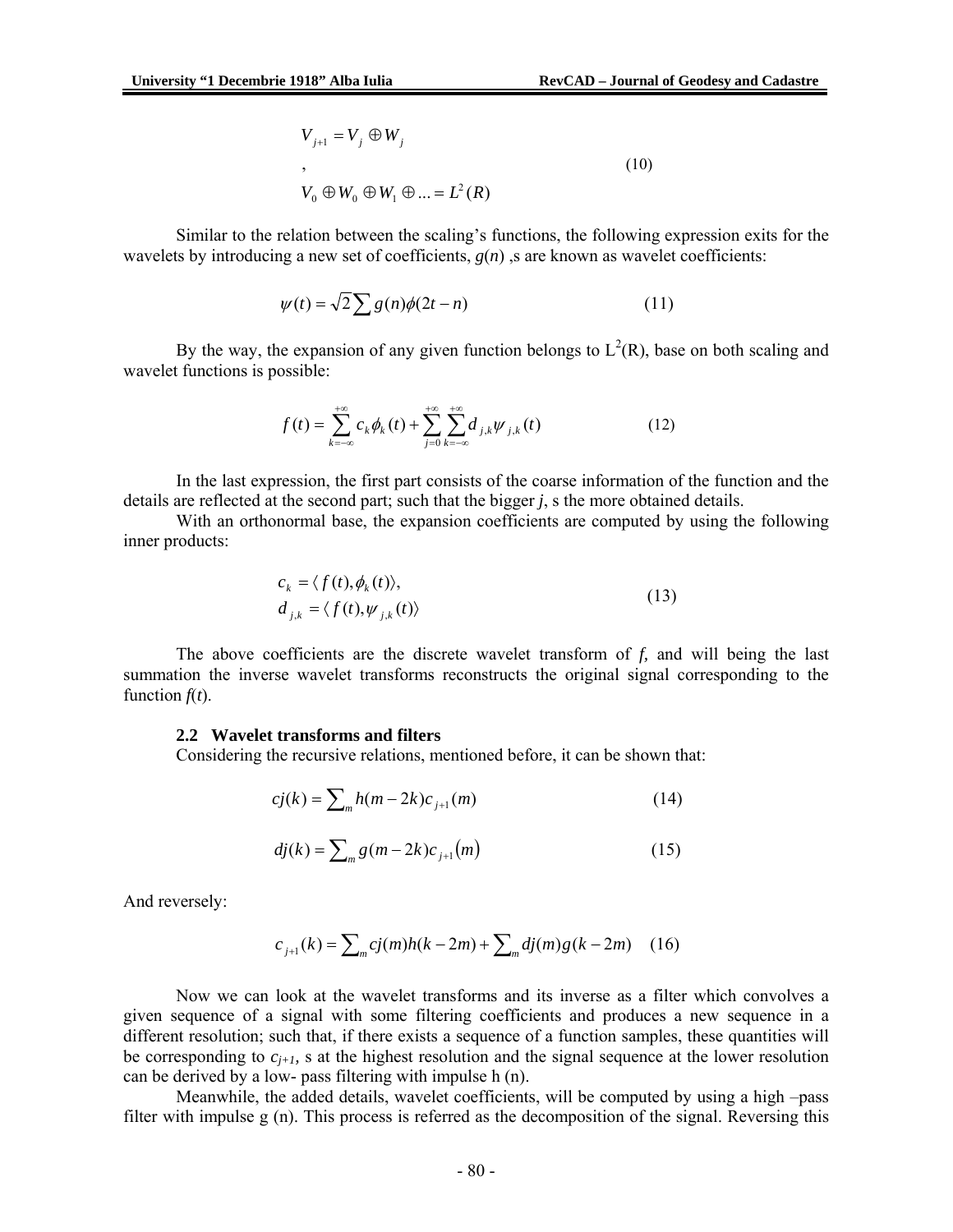procedure, known as synthesis or reconstruction of the signal can be obtained by using the inverse discrete wavelet transform in equation (16).

### **3. Blunders detections by using discrete wavelet transform**

Being the observations, the outliers or blunders appear to be inconsistent with the reminder of the collected data (Iglewicz, 1993). As we know, the statistical procedure is the convenient scheme to determine if there exist some blunders in a set of repeated observations made to a given physical quantity. The criterion will be a defined confidence interval at a specific confidence level,  $(1-\alpha)$ ; such that any observation, existing out of this range will probably be a blunder and must be discarded in the future analysis procedure based on the measured quantities.

One of the most interesting peculiarities of the wavelet transform is the possibility of separating the high and low resolution parts in a given signal; therefore, we can obviously extract the details of a signal, corresponding to the different frequencies existing in it. Conceded that this is the characteristic of some similar mathematical transformations such as Fourier transform, but in the wavelet transform, the frequency contents of a signal contain the corresponding times or spaces of occurrence. Now if a physical quantity is measured 'n' times, the vector containing these quantities can be considered as a time series with a relatively constant domain in which are small fluctuations for the sake of the existing errors; accordingly, by separating the fine and coarse parts of the vector using the decomposition procedure in the wavelet transforms, we hope to encounter with an obvious difference in the fine part of the vector of observations at the elements containing gross errors.

It has been mentioned that one of the useful properties of the wavelet transform is the possibility of designing of the base wavelet functions related to the desired application; it can be shown that in a wavelet system with "N" scaling or wavelet coefficients, after applying the existence and orthogonallity conditions of the base functions, will be "N/2-1" remaining degrees of freedom in designing or choosing the base functions.

It is needless to say, the resulting details of the observation vector will be varied in each selected or designed wavelet system; here, we have used the simplest system with  $N=2$ , known as 'Haar' wavelet system without any remaining degrees of freedom; the main reasons for this selection, couple with the simplicity of the computations, is the special property of the 'Haar' system in which scaling and wavelet coefficients are:

$$
h(n) = \{h(0) = 1/\sqrt{2}, h(1) = 1/\sqrt{2}\},
$$
  
 
$$
g(n) = \{g(0) = -1/\sqrt{2}, g(1) = 1/\sqrt{2}\}
$$

So, the computed images of the fine and coarse vectors at the argument (time) space, choose a special form such that every two adjacent elements of the coarse vector image will be the same and equal to the mean of two corresponding elements at the raw observation vector; furthermore, the detail vector is the difference of the first observation and the coarse vector computed by the wavelet transform; therefore the following expressions will be valid in such a system: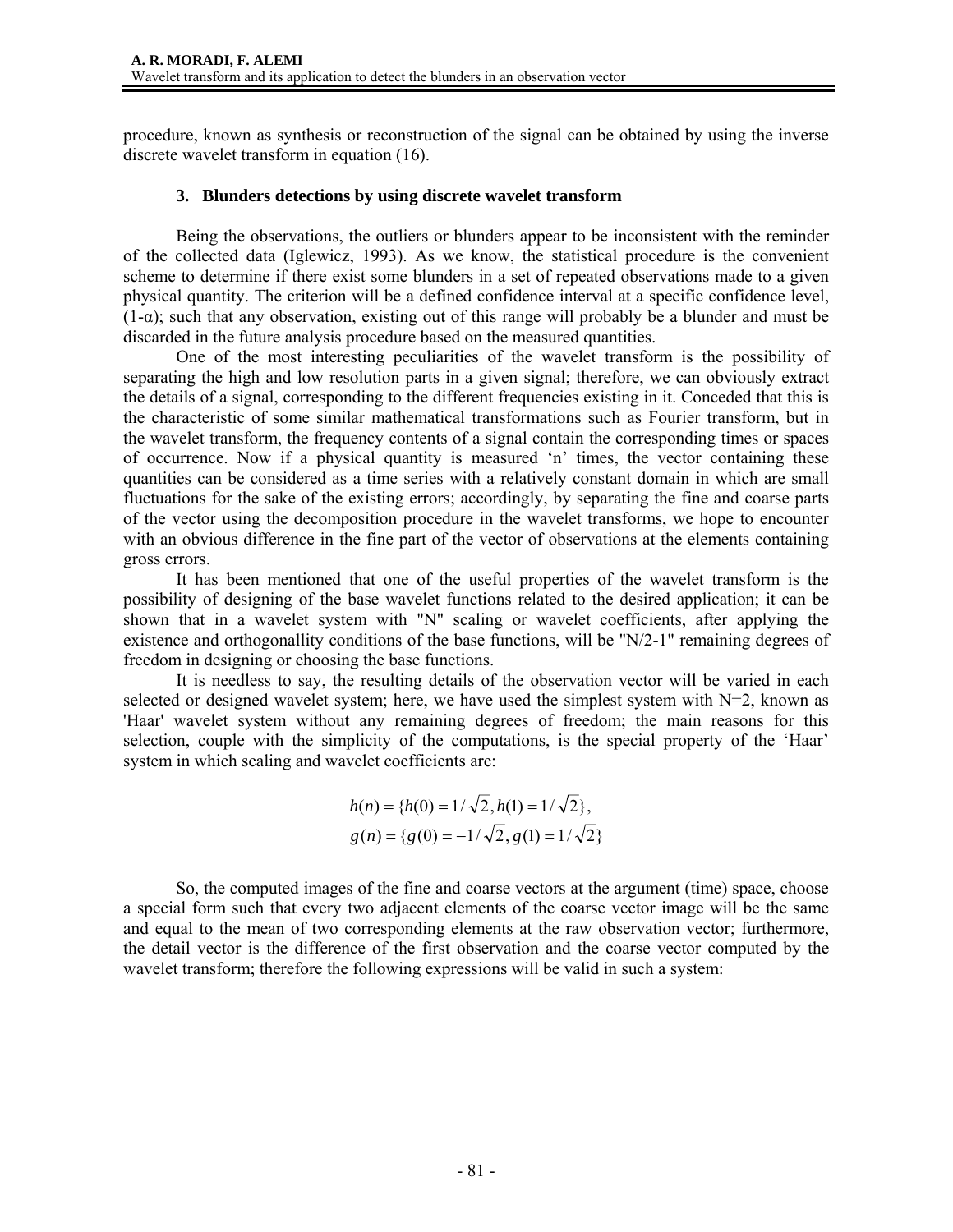

Fig 1. Diagrammatic procedure to compute the fine and coarse parts of observation vector using Haar system

As can be seen, the results of these transformations to the frequency and then back to the time domain are the images of the coarse and fine parts of the observation vector; our criteria to distinguish the probable blunders existing in the vector of observation will be based on the quantity of the elements of the image of the fine part; such that in the event there exists no blunder, the elements of the mentioned vector are very close to zero; because at the 'Haar' system used, each pair of the adjacent elements in the fine vector will be computed by subtracting the two corresponding elements of the original vector of observation. (see figure1) On the other hand, the existence of some blunders will cause an obvious deviation from zero in two corresponding elements of the fine vector.

Now, we are supposed to discuss the maximum permitted deviations from zero in the elements of the image of the fine vector.

There are some exceptions in the above scheme that I would rather explain during the following examples.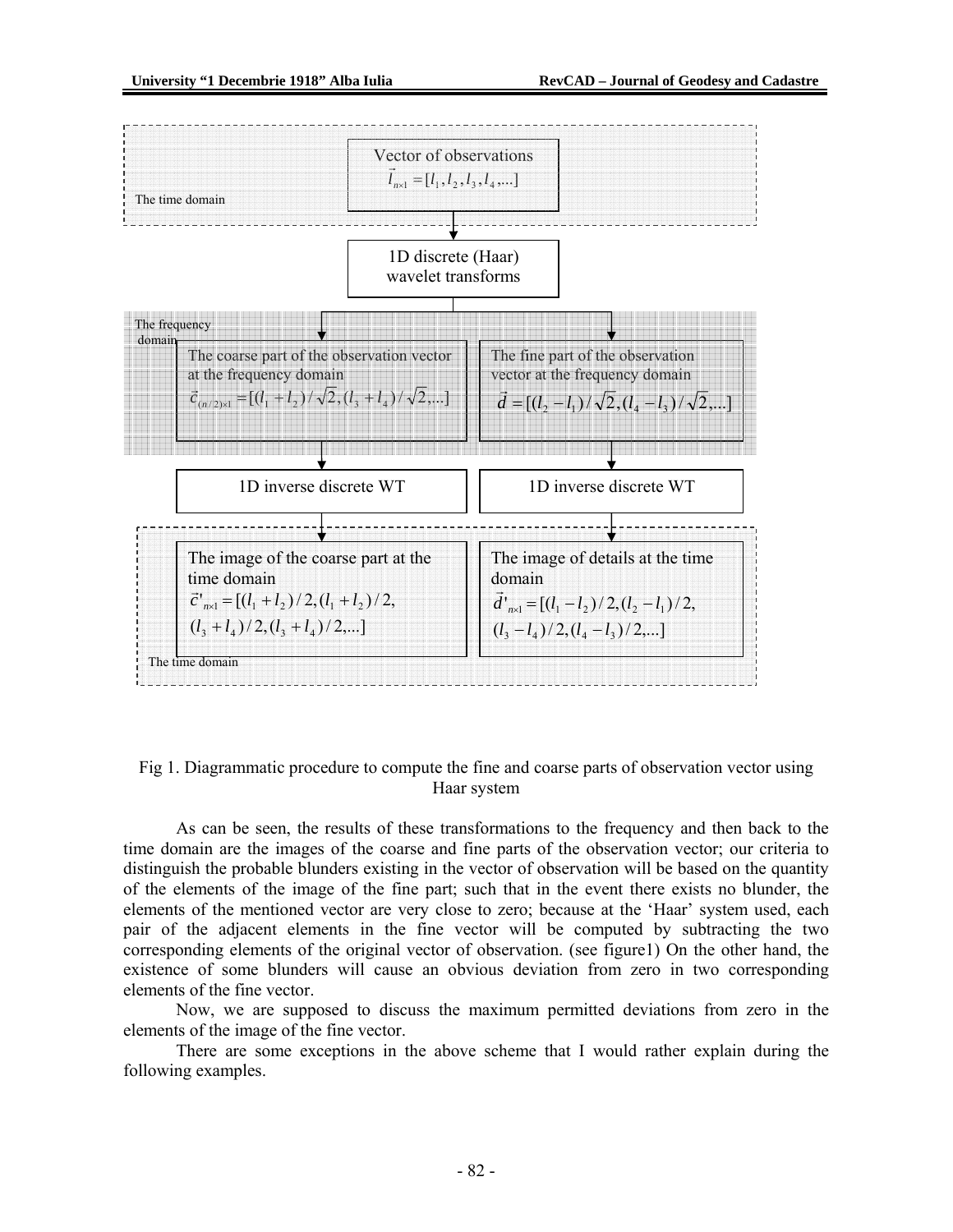## **3.1 Numerical example**

Illustrating the wavelet based method and related exceptions, three numerical examples will be introduced in this section.

The arc-second portion of *50* direction readings from *1"* instrument are listed below as the vector of observation may contain some blunders.

 $\vec{l}_1$  = [41.9 49.5 42.6 45.5 46.3 45.5 47.2 43.4 44.6 43.3 47.4 45.5 46.1 42.6 44.7...

43.1 42.5 44.3 44.2 46.1 45.9 46.1 46.3 43.6 45.0 45.6 49.5 41.8 42.0 52.0 46.0 …

44.7 47.5 45.5 44.3 46.2 43.2 43.4 42.8 43.2 43.0 42.2 47.1 46.8 45.7 44.3 44.7 …

47.6 44.1 45.6],

At first, the two conventional statistical approaches, based on "z- score method" and the confidence interval constructed by the normal distribution have been used to determine the probable blunders, respectively. The results of these two methods, by considering a 95 percent confidence interval would be the same:

The  $2<sup>nd</sup>$ ,  $27<sup>th</sup>$  and  $30<sup>th</sup>$  elements of the observation vector will be distinguished as blunders.

Now, let's use the wavelet transformation to see the result of our desired scheme and compare it with two above statistical methods.

The images of the coarse and fine parts of the  $\vec{l}_1$ , based on the approach, shown on figure 1, will be:

 $\vec{c}'_1$  = [45.70 45.70 44.05 44.05 45.90 45.90 45.30 45.30 43.95 43.95 46.45 46.45…

44.35 44.35 43.90 43.90 43.40 43.40 45.15 45.15 46.00 46.00 44.95 44.95…

45.30 45.30 45.65 45.65 47.00 47.00 45.35 45.35 46.50 46.50 45.25 45.25…

43.30 43.30 43.00 43.00 42.60 42.60 46.95 46.95 45.00 45.00 46.15 46.15…

44.85 44.85]

## And

 $\vec{d}$ <sup>'</sup><sub>1</sub> = [-3.80 3.80 -1.45 1.45 0.40 -0.40 1.90 -1.90 0.65 -0.65 0.95 -0.95 1.75...

-1.75 0.80 -0.80 -0.90 0.90 -0.95 0.95 -0.10 0.10 1.35 -1.35 -0.30 0.30 3.85…

-3.85 -5.00 5.00 0.65 -0.65 1.00 -1.00 -0.95 0.95 -0.10 0.10 -0.20 0.20 0.40…

-0.40 0.15 -0.15 0.70 -0.70 -1.45 1.45 -0.75 0.75];

Let's take a closer look at the last gained vector, as a prototype, the image of the fine part at the time domain, in figure 2. We can see the two largest picks with same quantities and opposite signs, corresponding to adjacent  $29<sup>th</sup>$  and  $30<sup>th</sup>$  elements of the image of the details, then the larger elements will bet the pairs  $(2^{nd}, 3^{rd})$  and  $(27^{th}, 28^{th})$ .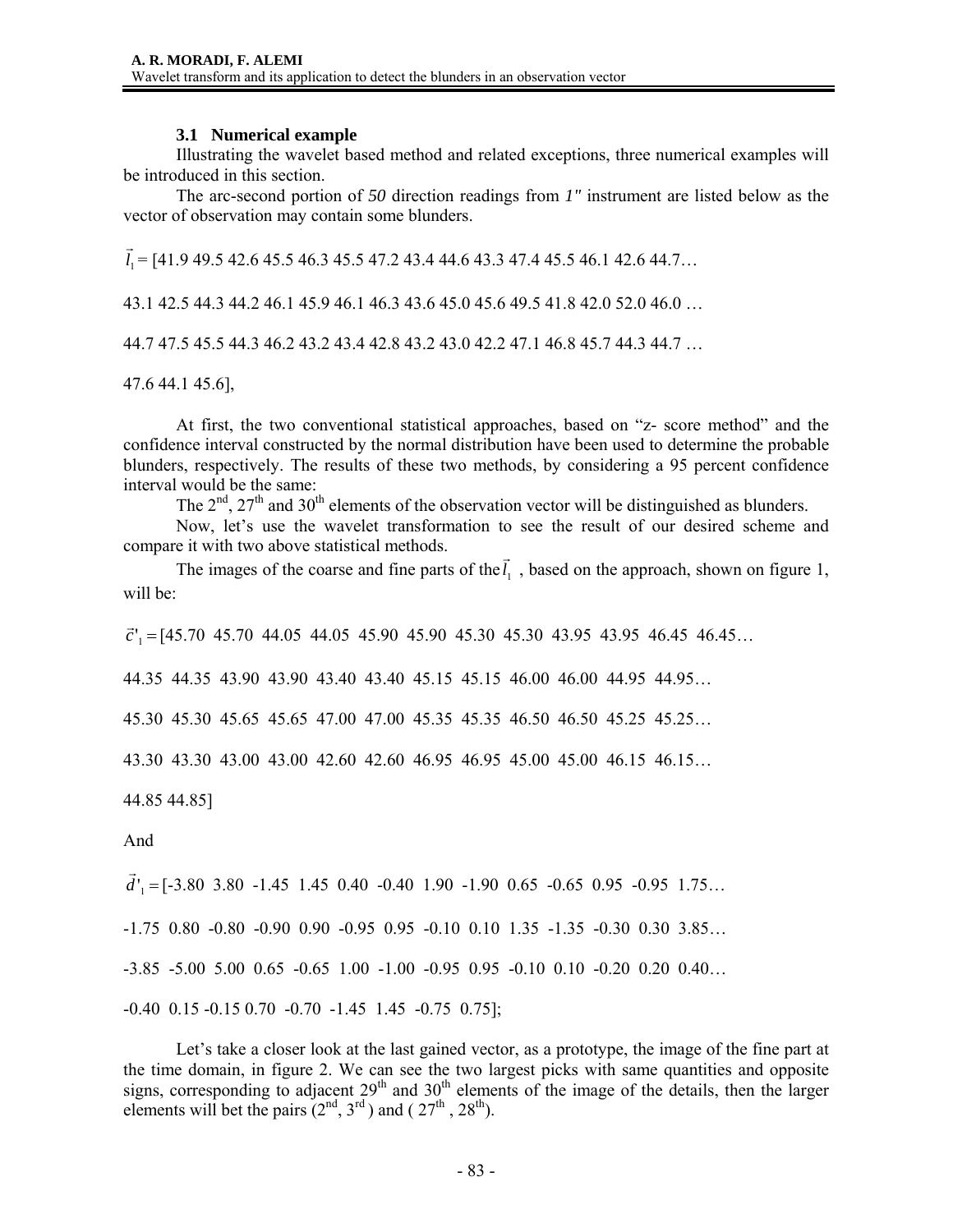We expect that the probable blunder would be investigated among tree of these six components, because in the detail part of an observation vector without the blunders all elements should be near to zero; so the larger elements' magnitude of the fine vector, the less confident observation.



Fig 2. The image of fine part of observation vector

Now, we are encountering a problem to distinguish the actual blunder between two adjacent elements corresponding to two symmetric large picks in the above shown detail vector. To solve this problem, two adjacent doubtful observations is omitted, one at a time and by the use of the scheme presented in figure 1, the image of detail vector at the time domain is computed once more. The blunder is the one, which its corresponding large pick will not be removed as a result of its omission; on the contrary, if we abandon the precise observation the above shown large pick will be removed too; therefore, it can be stated now that the most probable blunder among the above sample observations will be  $30<sup>th</sup>$  and then  $2<sup>nd</sup>$  and  $27<sup>th</sup>$  ones, just the observation had been detected by the classic statistic methods.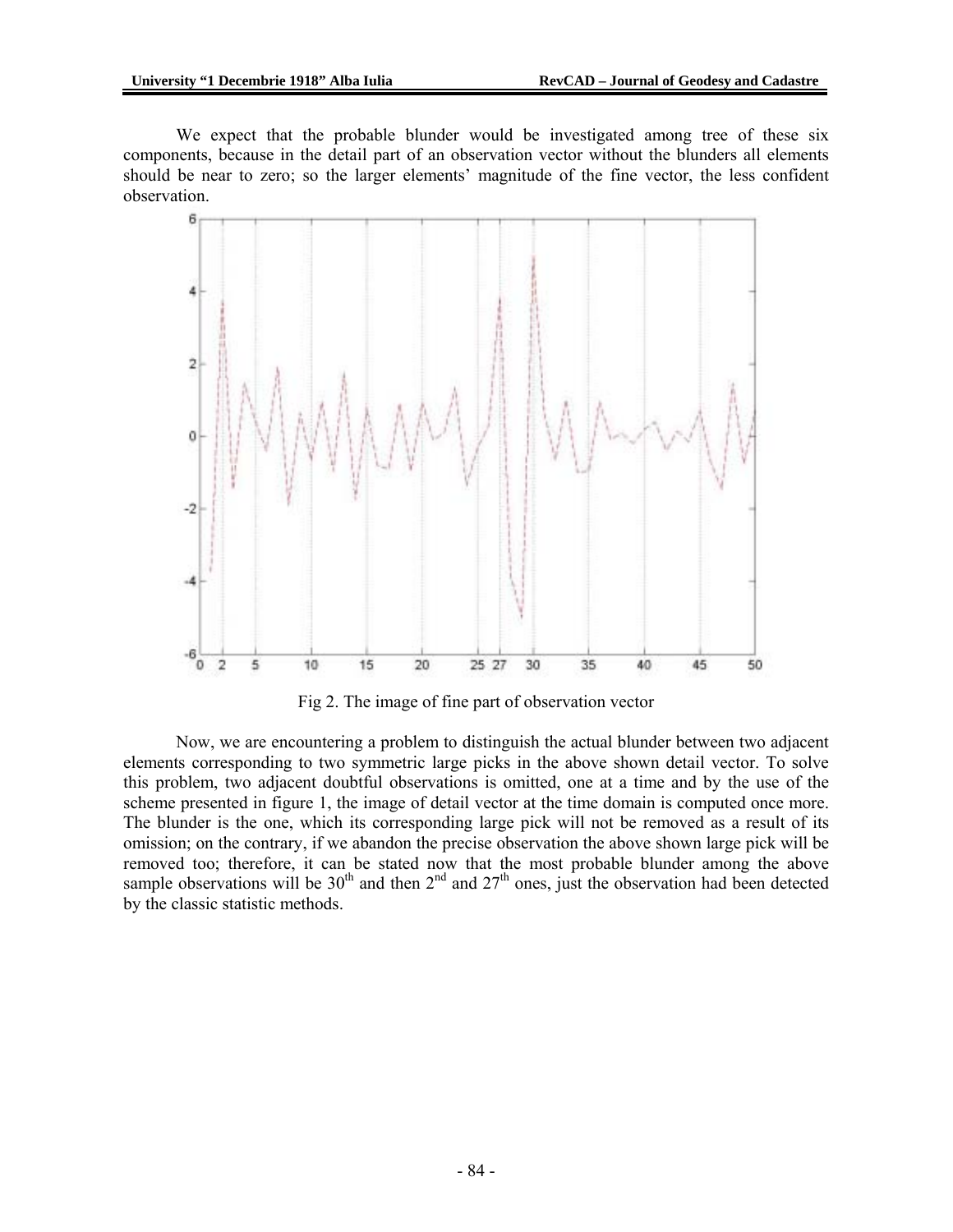

Fig 3a-c. The image of the fine part of the observation vector. a all the observations used and the largest picks can be seen at 29th and 30th elements. b the 30th element has been omitted and the corresponding pick was removed. c the 29th element has been omitted but the largest pick has not been removed

## **4. Conclusions and proposals**

In succinct, to sum up the main points in a few words, we deduce this following statement:

The wavelet transform can be used to analyze a given observation vector to investigate the probable gross errors or blunders as an alternative method instead of conventional statistical methods. The main advantage of the wavelet based method is its identicalness which has been the weakness of statistical approaches.

- Haar wavelet system used makes an ambiguity, in which the amplitude of the corresponding detail vector element, before or next to the blunder will be as large as the amplitude of the blunder's fine part. This problem was solved by omitting the two adjacent elements, one by one and comparing their related details.

The above ambiguity is inherently related to the base functions used at the wavelet system. Further researches may suggest another famous wavelet system or design a

suitable one, by which the blunders would be clearly distinguished between the fine vector elements.